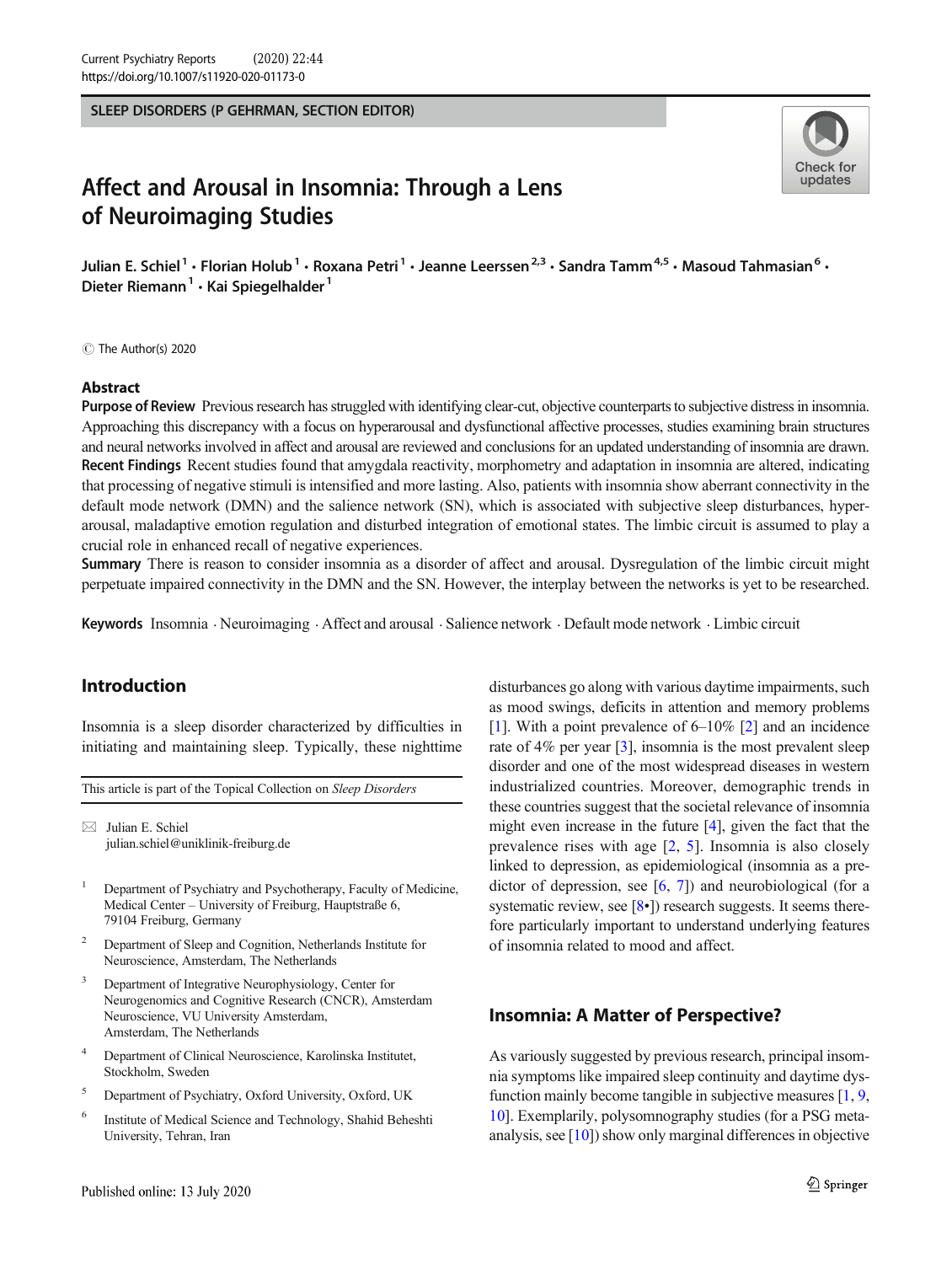sleep duration between patients with insomnia and healthy good sleepers (HGS). Objective measures of cognitive perfor-mance [[11\]](#page-5-0) and neuroimaging studies [\[12](#page-5-0)] so far remain inconsistent, struggling with effect sizes that cannot be reliably detected with the available sample size. The absence of clearcut objective, pathophysiological counterparts to subjective impairments makes understanding of insomnia way more challenging. One approach to overcome this apparent contradiction is rethinking objective measurement: Do we focus on the right parameters applying appropriate methods? Do we analyze data in a sufficiently differentiated way? In the recent years, multiple studies took this approach with promising results: For example, a more differentiated view on sleep parameters and polysomnography allowed detection of fragmented REM sleep in patients with insomnia [\[13,](#page-5-0) [14\]](#page-5-0); neuroimaging was expanded by examination of white matter integrity [[15,](#page-5-0) [16\]](#page-5-0). At this, it must be remarked that systematic redifferentiating of methodical and analytical strategies might run the risk of contradicting the principle of falsification, especially if not backed by strong theoretical considerations [\[17\]](#page-5-0). This remark also applies for subtyping approaches aiming for re-differentiation of the concept of insomnia itself [\[18](#page-6-0)–[20\]](#page-6-0). Another approach is shifting the research focus to presumed mechanisms underlying subjective measures. How do patients with insomnia evaluate their sleep? Why are there differences between patients and HGS regarding processing of equivalent sleep-related stimuli, and even generally aversive stimuli [[21](#page-6-0)]?

## Objective of the Review

To address these questions and to gain a deeper understanding of the disorder in general, the potential impairment of affect and hyperarousal in patients with insomnia [\[22,](#page-6-0) [23](#page-6-0)] should be taken into account. Considering subjective measures as a result of a complex cognitive sequence of perception, processing, appraisal and retrieval, they might be highly biased by affect and arousal. Following this line of thought, objective counterparts to subjective impairments in insomnia are most likely to be found by examining affect and arousal differences between patients and HGS. Since these features also appear to be associated with the predictive value of insomnia for depression [[6,](#page-5-0) [7](#page-5-0)], a review on their neurobiological correlates seems important—even though a general meta-analysis (no focus on structures related to affect and arousal) by Tahmasian et al. [\[24\]](#page-6-0) suggests that there are no consistent brain alterations in insomnia. Specifically, we reviewed neuroimaging studies of the amygdala in relation to the proposed Hyperarousal Theory of insomnia as well as neuroimaging studies that investigated changes in the default mode network and salience network in relation to arousal and emotional memory.

## Neuroimaging Studies on the Amygdala

#### The Hyperarousal Theory

A prominent model of insomnia including affect and arousal as key elements is the Hyperarousal Theory (HT), compre-hensively described in Riemann et al. [\[22\]](#page-6-0). On a cognitivebehavioural level, insomnia is assumed to emerge from dysfunctional learning processes: Hereby, overly intensive cognitive processing of the ongoing, past or future sleep disturbance leads to strong aversive reactions towards sleep and sleeprelated stimuli. In turn, sleep disturbances increase, which then again strengthens aversive reactions, and so on. Eventually, fear conditioning consolidates, generalizes and, in consequence, is accompanied by feelings of helplessness, extensive worrying, dysfunctional coping strategies (e.g. withdrawal or substance abuse) and a permanent state of increased arousal [\[22\]](#page-6-0). On endocrine and physiological levels, increased arousal in patients with insomnia has been associated with increased cortisol secretion [[25\]](#page-6-0), alterations in nocturnal EEG beta power [\[26](#page-6-0)] and heart rate variability [[27](#page-6-0)]. Also, processes described in the HT are partly supported by neuroimaging studies; however, there are inconsistencies contradicting the assumption that patients with insomnia are in a permanent, global state of hyperarousal (for a review with a focus on functional neuroimaging, see [[23](#page-6-0)•]). Yet, various neuroimaging studies on brain areas associated with affective cognition suggest impairments in patients with insomnia (e.g. atrophic hippocampal substructures, see [\[28](#page-6-0)]; dysfunctional prefrontal activity, see [\[29](#page-6-0)]).

#### Amygdala Reactivity, Morphometry and Adaptation

The amygdala plays a crucial role in processing and memorizing arousing and fear-inducing stimuli [[30,](#page-6-0) [31](#page-6-0)]. Moreover, it is discussed as an important link between insomnia and depression [[8](#page-5-0)•]. Given these facts, the region might be of particular interest in insomnia from a HT perspective. So far, the only neuroimaging study focussing explicitly on amygdala reactivity (AR) in patients with insomnia vs. HGS was conducted by Baglioni et al. [[32](#page-6-0)]. The authors presented sleeprelated and non-sleep-related pictures of different valence (neutral or negative) and arousal level, while measuring amygdala reactivity by means of functional magnetic resonance imaging (fMRI). Surprisingly, only HGS showed increased AR for negative non-sleep-related stimuli (compared with neutral non-sleep-related stimuli). However, a reverse effect was found for negative sleep-related stimuli: AR turned out to be stronger in patients with insomnia compared with HGS. Although no interaction effect was found, the results might be interpreted as dysfunctional narrowing of affective cognition: Sleep-related negative stimuli produce an overly strong reaction while negative non-sleep-related stimuli are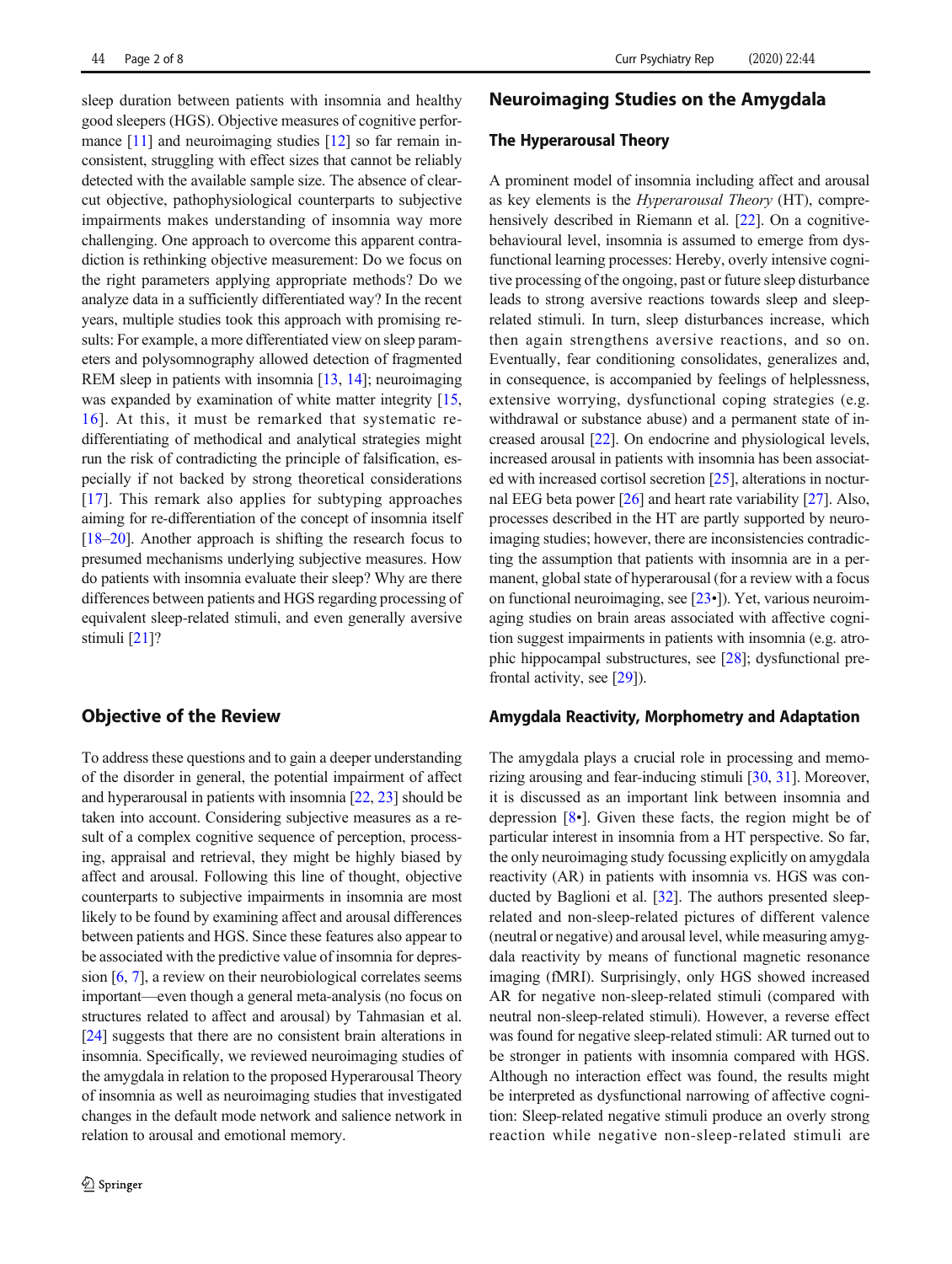neglected. Since patients with insomnia are confronted with aversive, sleep-related questions during data acquisition, this could be one explanation for the previously mentioned discrepancy between objective and subjective measures of sleep disturbances. It must be remarked, however, that Spiegelhalder et al. [\[33](#page-6-0)], who presented sleep-related words (e.g. "tired", "bed", "night") instead of pictorial stimuli in their experimental design, did not find any between-group AR differences in the same sample of patients with insomnia as Baglioni et al. [\[32](#page-6-0)]. Possibly, this might be explained with reduced stimuli intensity compared with Baglioni et al. [\[32](#page-6-0)]; nonetheless, future research on AR in insomnia is needed.

Following a morphometric perspective, a recent study by Gong et al. [\[34](#page-6-0)] suggests no general amygdala volume alteration in patients with insomnia. However, shape analyses showed localized amygdala atrophies (left: superficial and basolateral nuclei; right: basolateral nuclei). These results might be in line with reactivity findings suggesting that patients with insomnia do not show an amygdala hypofunction per se but rather a specific dysfunctional respectively atrophic pattern. Aptly, the association between altered amygdala morphology and psychological constructs relevant for affective cognition (frontal function, memory) is supported by Koo et al. [\[35](#page-6-0)•] who observed an association between subcortical atrophic shape changes and cognitive decline in patients with insomnia.

A recent study by Wassing et al. [\[36](#page-6-0)••] examined amygdala function with respect to alterations in REM sleep. In their experiment, subjects were presented with shame-inducing stimuli (unrelated to sleep) during an fMRI scan before going to bed and after waking up. Their results suggest reduced amygdala adaptation (= degree of amygdala reactivity decrease overnight) in persons with restless REM sleep—a phenomenon that appears to be tightly associated with insomnia disorder [[37\]](#page-6-0) (for an overview, see [[13](#page-5-0)]), and with impairment of affective processes in general [[38](#page-6-0)]. Since the study design does not allow a comparison between patients with insomnia and HGS (no grouping), it is problematic to derive insomniaspecific implications. However, the results by Wassing et al. [\[36](#page-6-0)••] might implicate an association between REM sleep disturbances—a presumable feature of insomnia—and impaired sleep-related brain plasticity.

Summarizing, there are indications that the amygdala plays an important role in impaired affective cognition in patients with insomnia: There might be (1) an increased reactivity to negative sleep-related stimuli, (2) a decreased reactivity to nonsleep-related stimuli and (3) localized atrophies but no overall volume reduction on a morphometric level. Furthermore, there might be (4) a general difficulty in adapting to negative stimuli after sleep disturbances. It could be hypothesized that the latter is particularly relevant for sleep-related stimuli in patients with insomnia, given the assumption that reactivity to non-sleeprelated stimuli (next to sleep-related stimuli) is minimal in the first place (see point 1).

## Resting-State Functional MRI in Insomnia

#### The Default Mode Network

Another main approach towards examining affect and arousal in insomnia by means of neuroimaging is resting-state fMRI (RS-fMRI, for a systematic review, see  $[39\cdot]$  $[39\cdot]$  $[39\cdot]$ ). The most common method for analyzing RS-fMRI data is functional connectivity (FC) analysis, focussing on the relationship between BOLD signals obtained from different brain regions. At that, the most frequently applied procedure is seed-based correlation analysis, which displays the whole brain connectivity pattern of a region of interest or seed region, revealing the network of regions most strongly functionally connected to it [[40](#page-6-0)]. To assess resting state connectivity, subjects are instructed to lie still, think of nothing in particular and try not to fall asleep—the latter is ideally monitored via EEG [\[41](#page-6-0)]. RS-fMRI findings give insight about the inherent organization and functioning of the brain and about how communication between different regions might be altered in a particular disorder. A prominent connectivity pattern during resting state is the default mode network (DMN), involving inter alia the anterior and posterior cingulate cortex, the inferior parietal cortex, the ventromedial prefrontal cortex, the retrosplenial cortex, the precuneus and the hippocampus [\[42,](#page-6-0) [43\]](#page-6-0). The DMN is assumed to be associated with selfreferential processing and emotion regulation [\[44](#page-6-0)] and was found to play an important role in dysfunctional affective cognition in depression [[45](#page-6-0)].

Regen et al. [\[46](#page-6-0)•] examined how altered DMN connectivity during resting state is associated with insomnia disorder. Comparing patients with insomnia and HGS by means of RS-fMRI and FC analysis (posterior cingulate cortex as seed region), no significant differences in DMN connectivity between both groups were reported. However, a positive association between polysomnographically determined sleep continuity and sleep architecture disturbances and DMN connectivity (especially between the retrosplenial cortex and hippocampus) was found in an exploratory approach conducting FC analysis with hippocampus as seed region. These results might indicate that waking resting-state connectivity between hippocampus and other DMN regions is related to sleep disturbances in insomnia disorder. Admittedly, this interpretation has to be treated with caution since it is based upon post hoc analyses only.

In a more recent RS-fMRI study by Leerssen et al. [\[47](#page-6-0)••], connectivity between hippocampus and other brain regions in patients with insomnia vs. HGS was examined with a relatively large sample size  $(n = 65$  per group). Conducting FC analysis with hippocampus as seed region, increased connectivity between hippocampus (bilateral) and a cluster of voxels in the left middle frontal gyrus (MFG) was found. In addition, increased strength of hippocampus-MFG connectivity was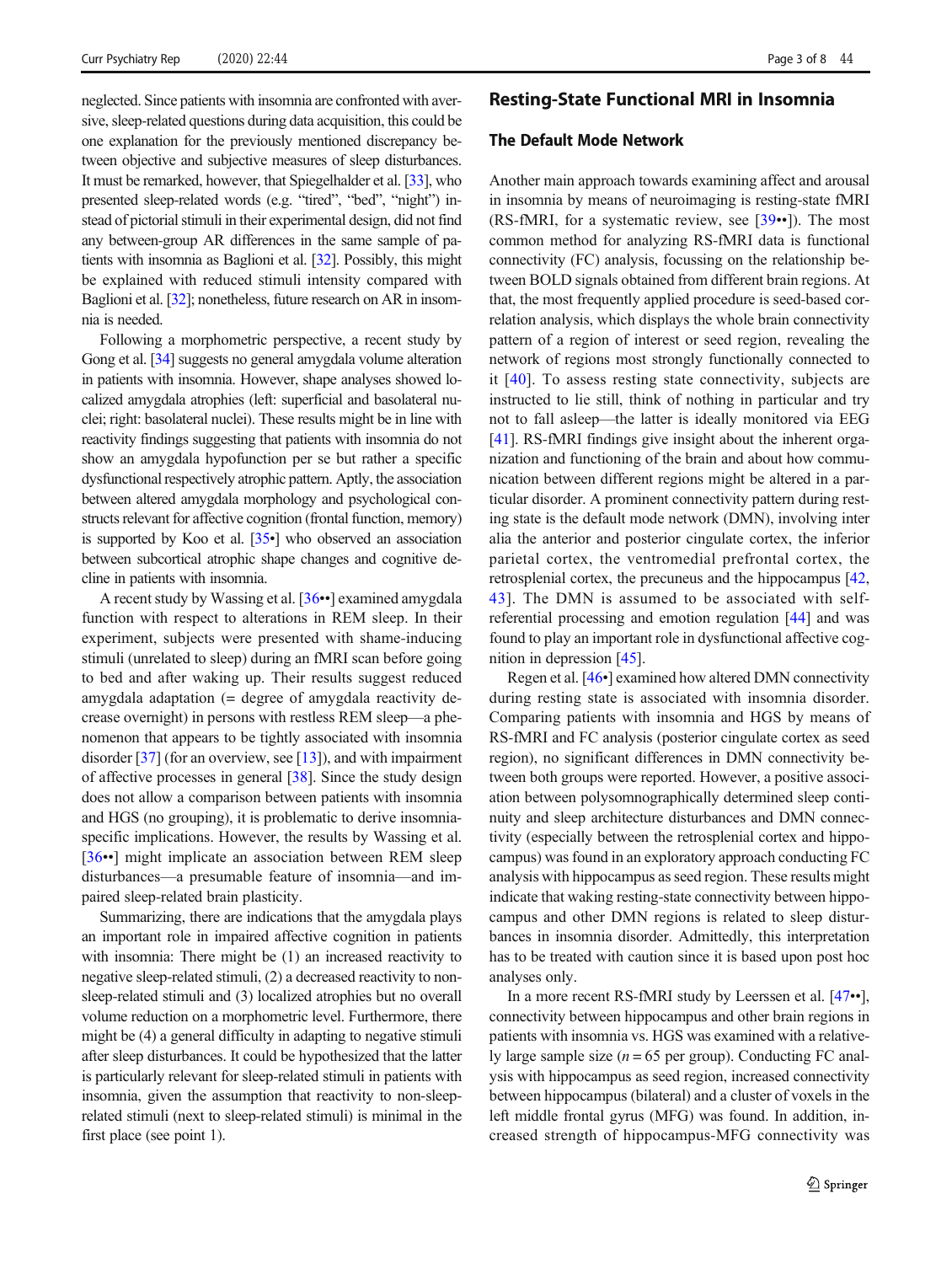related to increased subjective insomnia severity, to lower subjective sleep efficiency, to a shorter total sleep time and to an increase in wake time after sleep onset. Interpreting these outcomes with respect to the DMN concept, the results might implicate disturbed self-related processing and emotion regulation deficits in patients with insomnia. Notably, rumination, which is considered a maladaptive emotion regulation strategy [\[48\]](#page-6-0), appears to be associated with increased DMN connectivity in general and hippocampus-MFG connectivity in particular [[49,](#page-6-0) [50](#page-6-0)]. This type of dysfunctional affective cognition is assumed to play a central role in maintaining processes underlying chronic insomnia disorder [[51](#page-6-0)] and is an important element in HT [\[1,](#page-5-0) [22](#page-6-0)]. Furthermore, it must be complemented that hippocampal regions seem to be coupled with other DMN structures particularly during episodic memory retrieval but not during encoding [\[52\]](#page-6-0). Considering the tight interplay between hippocampus and amygdala [\[53\]](#page-6-0), the DMN findings by Leerssen et al. [\[47](#page-6-0)••] could be interpreted in line with the amygdala adaptation findings by Wassing et al. [\[36](#page-6-0)••] and with the fear conditioning hypothesis included in the HT: Patients with insomnia might be prone to dysfunctional learning processes since extinction of conditioned fear reaction is obstructed by enhanced recall of negative experiences and maladaptive emotion regulation.

#### The Limbic Circuit

A recent fMRI study examining these aspects of insomnia was conducted by Wassing et al. [\[54](#page-7-0)••]: Patients with insomnia and HGS were compared with respect to their responses to novel vs. relived negative experiences. On an operational level, a novel negative experience was created by confronting subjects with a shame-inducing recording of themselves singing karaoke, whereas a relived negative experience was created by instructing subjects to bring previously specified, troublesome biographic events to their minds. In line with the conclusions drawn above, both groups differ exclusively in responses to relived experiences: fMRI results suggest that patients with insomnia experience reliving emotional distress from the distant past more intensively due to strong involvement of the limbic circuit, in particular of the anterior cingulate cortex (ACC). The limbic circuit is assumed to play a crucial role in encoding and retrieval of novel emotional memory; however, it is assumed to become less involved over time through consolidation and neocortical integration processes [\[55](#page-7-0)–[57\]](#page-7-0). This does not seem to be the case in patients with insomnia: The ACC remains involved when reliving emotional experiences, even if these lie in the distant past.

As multiple studies suggest [\[32](#page-6-0), [34](#page-6-0)–[36](#page-6-0), [46](#page-6-0)•, [47](#page-6-0)•], functioning and physiology of amygdala and hippocampus might be altered in patients with insomnia. Finding differences in ACC dissociation from long-term memory traces between HGS and patients with insomnia, Wassing et al. [[54](#page-7-0)••] add another

#### The Salience Network

While the hippocampus is regarded as part of the DMN, the ACC and the amygdala are considered to comprise key nodes of the salience network (SN), which is assumed to be involved in the, detection of behaviourally relevant stimuli and the coordination of neural resources "[[39](#page-6-0)••]. The latter function particularly includes switching between the DMN and the central executive network in response to salient stimuli [\[60\]](#page-7-0). Besides processing of external (e.g. amygdala reactivity towards sleeprelated stimuli) and internal stimuli (e.g. ACC involvement during reliving negative experiences), functionality of the SN is assumed to also cover integration of emotional and physiological states [\[60](#page-7-0), [61\]](#page-7-0). At this, the insular cortex (IC) and its connectivity within the SN might play a particularly important role. Comparing HGS and patients with insomnia during resting state, Chen et al. [\[61\]](#page-7-0) found that IC connectivity within the SN is increased in patients with insomnia and, furthermore, is associated with negative affect. It might be concluded that altered insula activation contributes to subjective distress and a poor sleep experience in insomnia. The tight relation between impaired IC functioning and disordered sleep is also suggested by Koenigs et al. [\[62\]](#page-7-0): In their study, they found an association between insomnia symptoms and left IC lesions in war veterans.

Summarizing, it can be assumed that the DMN, the SN and also the limbic circuit—comprising key nodes of both networks—are neural systems of particular interest for research on affect and arousal in insomnia disorder (see Fig. [1](#page-4-0)). Increased DMN connectivity in insomnia seems to be associated with subjective sleep disturbances, dysfunctional coping with hyperarousal, maladaptive emotion regulation (particularly rumination) and enhanced (negative) memory retrieval. Increased SN connectivity in insomnia is suggested to be associated with overly sensitive detection of negative internal and external stimuli, disturbed integration of emotional and physiological states as well as ill-coordination of neural resources. Although the role of the limbic circuit as a link between the DMN and the SN is not fully understood yet, it might be assumed that primary limbic structures are key elements in perpetuating the impaired interplay between both networks. As has been suggested, dysfunctional learning processes in patients with insomnia involve increased amygdala reactivity, decreased amygdala adaptation and adverse modulation of hippocampal-dependent memories. Moreover,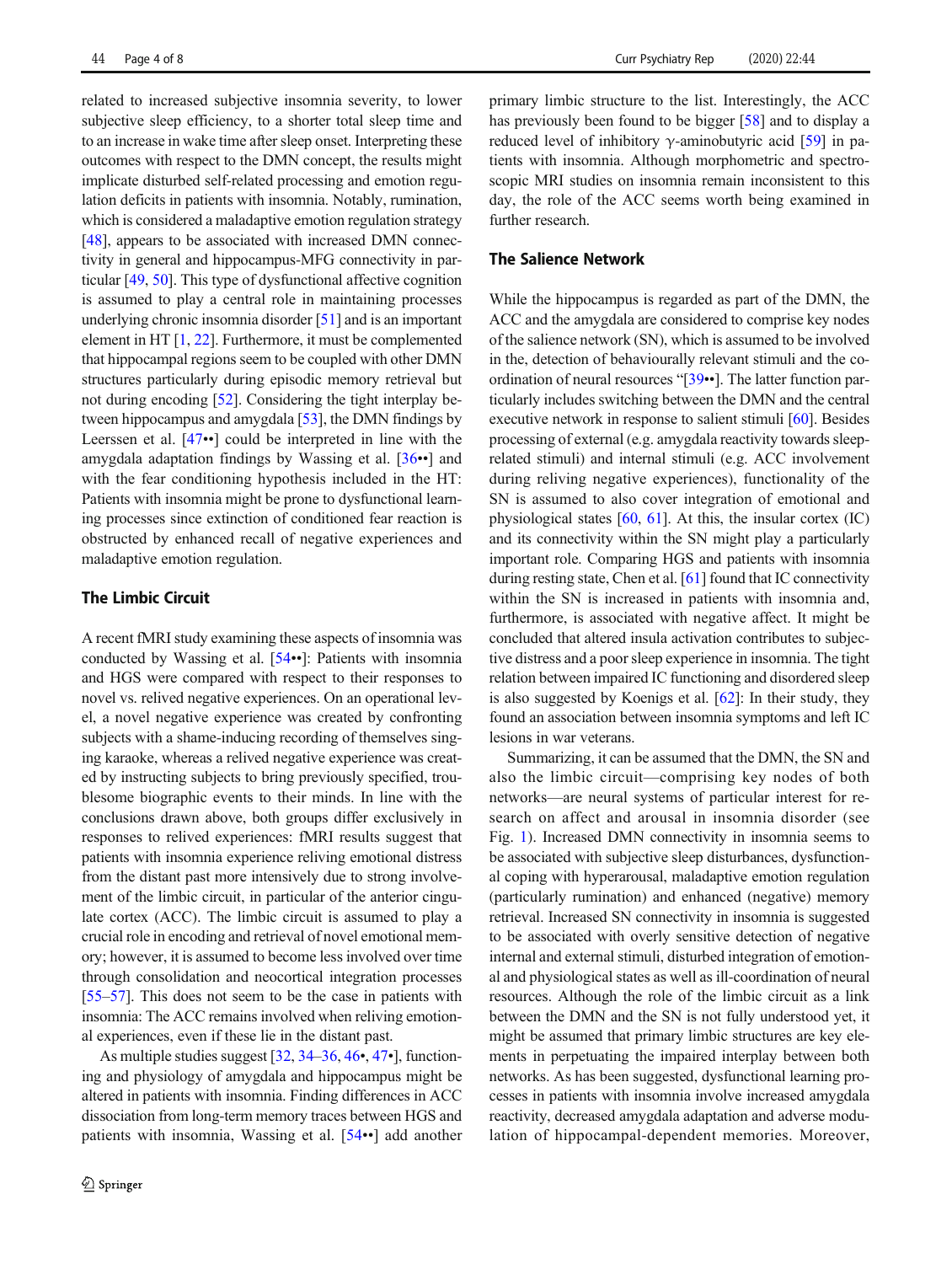<span id="page-4-0"></span>Fig. 1 Illustration of linkages between primary limbic structures and the default mode network, respectively, the salience network as described in the summarizing paragraph of the current section. Abbreviations: DMN, default mode network; SN, salience network; CEN, central executive network; LC, limbic circuit; VMPFC, ventromedial prefrontal cortex; PCC, posterior parietal cortex; HF, hippocampal formation; ACC, anterior cingulate cortex; IC, insular cortex; DLPFC, dorsolateral prefrontal cortex; PCC, posterior cingulate cortex



obstructed extinction of conditioned fear reactions in insomnia seems to be associated with enhanced recall of negative experiences (persisting ACC activation). Apparently, the limbic circuit is involved in all of these maintaining processes considered in insomnia.

# Conclusions

Recent neuroimaging studies examined in how far insomnia should be considered as a disorder of affect and arousal, characterized by biased appraisal of internal and external stimuli as well as dysfunctional learning behaviour. Playing a crucial role in processing and memorizing arousing and fearinducing stimuli, the amygdala has been subject of such examinations: It was found that patients with insomnia show increased amygdala reactivity towards negative sleep-related stimuli [\[32\]](#page-6-0), amygdala shape alterations [[34](#page-6-0), [35](#page-6-0)] and a reduced overnight amygdala adaptation following restless REM sleep [\[36](#page-6-0)••]. Conclusively, these findings suggest that processing of and learning from negative sleep-related stimuli might be intensified in patients with insomnia regarding quality and persistence of affect and arousal. A further approach comprises recent studies on RS-fMRI: Regen et al. [\[46](#page-6-0)•] found a positive relation between sleep disturbances and hippocampal connectivity within the DMN, a neural network associated with self-related processing and emotion regulation. Complementarily, Leerssen et al. [[47](#page-6-0)••] observed increased hippocampus-MFG connectivity in patients with insomnia—a pattern associated with rumination and episodic memory retrieval. With respect to the latter aspect, Wassing et al. [[54](#page-7-0)••] describe that ACC activation remains involved when patients with insomnia relive emotional distress from the distant past. Since ACC and the amygdala are assumed to comprise key nodes of it, the SN might play an important role in insomnia. Findings that IC connectivity within the SN seems to be increased in patients with insomnia [[61\]](#page-7-0) strengthen this assumption.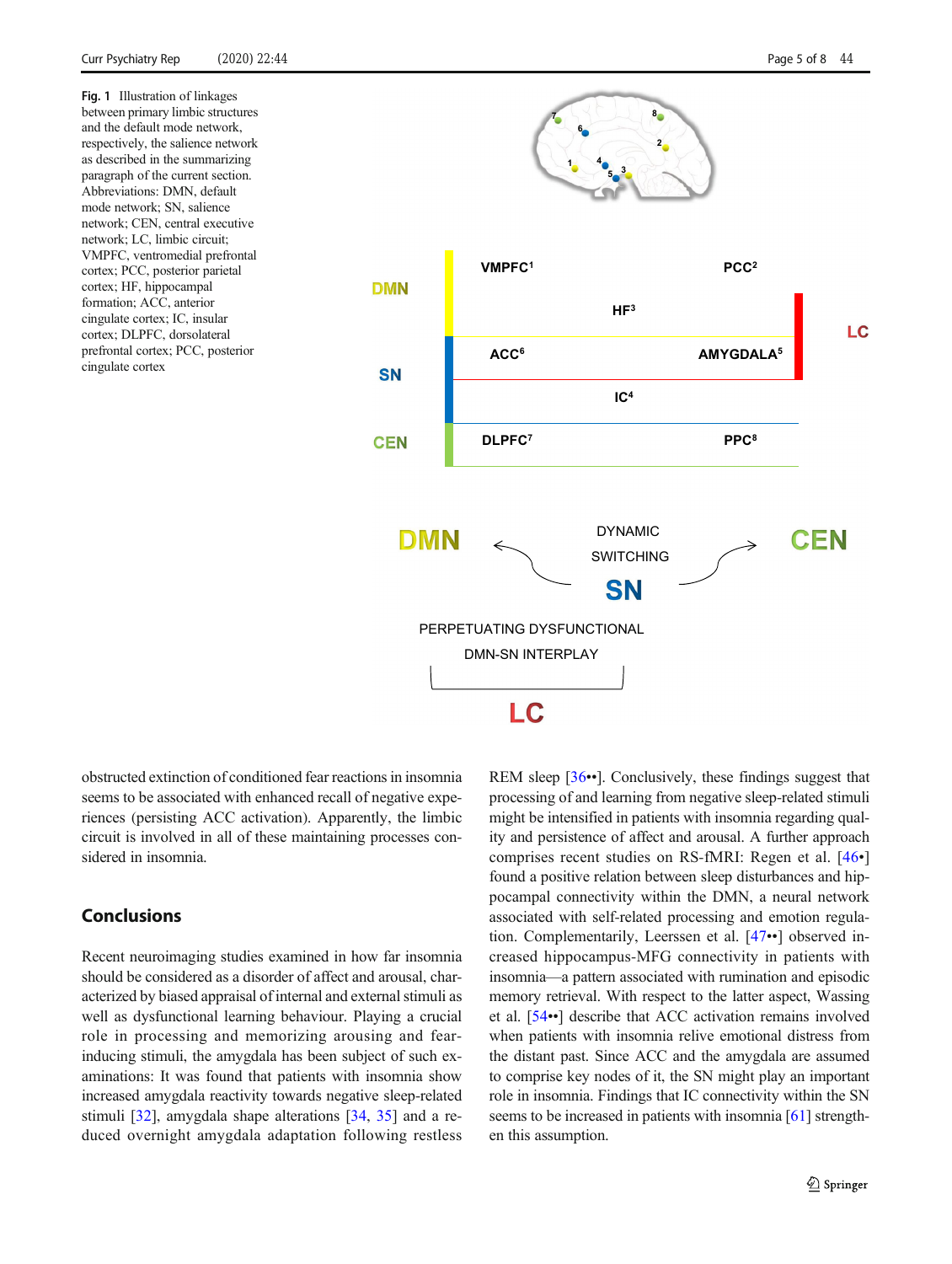<span id="page-5-0"></span>Taken together, it can be assumed that dysfunctional detection, processing, appraisal and memorizing of negative internal and external (sleep-related) stimuli as well as maladaptive emotion regulation strategies are key components of insomnia and tightly connected to subjective impairment of sleep and daytime functioning. Although neuroimaging studies still remain inconsistent in some respects, there is growing evidence that primary limbic structures—in particular by being overly connected within the DMN, respectively, within the SN might not only contribute to dysregulated affect and arousal in insomnia but also play a crucial role in maintaining processes like dysfunctional learning and enhanced recall of negative experiences. Future research should more and more carve out the exact role of these systems, while also examining the interplay between them. For example, it would be instructive to explore in how far switching between DMN and SN is aberrant in patients with insomnia compared with HGS.

From a clinical perspective, recent findings strengthen the idea of integrating emotion regulation training into psychotherapeutic treatment of insomnia [\[63](#page-7-0)]. However, a positive effect of Cognitive Behavioural Therapy of Insomnia (CBT-I) on altered neurobiological processes has so far been suggested only by few studies (reduced activation in response to sleep-related stimuli, see [\[64\]](#page-7-0); reduced FC of subcortical with cortical regions during resting state, see [\[65](#page-7-0)]). It might therefore be helpful to further examine the association between insomnia symptoms and neurobiological correlates over time e.g. in longitudinal intervention studies. Given the assumption that subjective impairment is closely linked to dysfunctional affective cognition, patients with insomnia might benefit considerably from therapeutic interventions addressing affect regulation.

Funding Information Open Access funding provided by Projekt DEAL.

#### Compliance with Ethical Standards

Conflict of Interest The authors declare that they have no conflicts of interest.

Human and Animal Rights and Informed Consent All reported studies/ experiments with human or animal subjects performed by the authors have been previously published and complied with all applicable ethical standards (including the Helsinki declaration and its amendments, institutional national research committee standards and international/national/institutional guidelines).

Open Access This article is licensed under a Creative Commons Attribution 4.0 International License, which permits use, sharing, adaptation, distribution and reproduction in any medium or format, as long as you give appropriate credit to the original author(s) and the source, provide a link to the Creative Commons licence, and indicate if changes were made. The images or other third party material in this article are included in the article's Creative Commons licence, unless indicated otherwise in a credit line to the material. If material is not included in the article's Creative Commons licence and your intended use is not permitted by statutory regulation or exceeds the permitted use, you will need to obtain permission directly from the copyright holder. To view a copy of this licence, visit [http://creativecommons.org/licenses/by/4.0/](https://doi.org/).

## References

Papers of particular interest, published recently, have been highlighted as:

- Of importance
- •• Of major importance
- 1. Morin C, Drake C, Harvey A, Krystal A, Manber R, Riemann D, et al. Insomnia disorder. Nat Rev Dis Primers. 2015;1:1–18.
- 2. Ohayon M. Epidemiology of insomnia: what we know and what we still need to learn. Sleep Med Rev. 2002;6:97–111.
- 3. LeBlanc M, Mérette C, Savard J, Ivers H, Baillargeon L, Morin C. Incidence and risk factors of insomnia in a population-based sample. Sleep. 2009;32:1027–37.
- 4. Kronholm E, Partonen T, Härmä M, Hublin C, Lallukka T, Peltonen M, et al. Prevalence of insomnia-related symptoms continues to increase in the Finnish working-age population. J Sleep Res. 2016;25:454–7.
- 5. McCrae C, Lichstein K. Secondary insomnia: diagnostic challenges and intervention opportunities. Sleep Med Rev. 2001;5:47–61.
- 6. Baglioni C, Battagliese G, Feige B, Spiegelhalder K, Nissen C, Voderholzer U, et al. Insomnia as a predictor of depression: a meta-analytic evaluation of longitudinal epidemiological studies. J Affect Disord. 2011;135:10–9.
- 7.• Hertenstein E, Feige B, Gmeiner T, et al. Insomnia as a predictor of mental disorders: a systematic review and meta-analysis. Sleep Med Rev. 2019;43:96–105 This article provides a comprehensive overview of recent epidemiological studies suggesting a predictive role of insomnia for multiple mental disorders.
- 8.• Bagherzadeh-Azbari S, Khazaie H, Zarei M, Spiegelhalder K, Walter M, Leerssen J, et al. Neuroimaging insights into the link between depression and insomnia: a systematic review. J Affect Disord. 2019;258:133–43 This review provides fresh insights into neurobiological processes linking insomnia to depression.
- 9. Lichstein K. Insomnia identity. Behav Res Ther. 2017;97:230–41.
- 10. Baglioni C, Regen W, Teghen A, Spiegelhalder K, Feige B, Nissen C, et al. Sleep changes in the disorder of insomnia: a meta-analysis of polysomnographic studies. Sleep Med Rev. 2014;18:195–213.
- 11. Drummond S, Walker M, Almklov E, Campos M, Anderson D, Straus L. Neural correlates of working memory performance in primary insomnia. Sleep. 2013;36:1307–16.
- 12. Spiegelhalder K, Regen W, Baglioni C, Riemann D, Winkelman J. Neuroimaging studies in insomnia. Curr Psych Rep. 2013;15:405.
- 13. Riemann D, Spiegelhalder K, Nissen C, Hirscher V, Baglioni C, Feige B. REM sleep instability – a new pathway for insomnia? Pharmacopsychiatry. 2012;45:167–76.
- 14. Wassing R, Schalkwijk F, Van Someren E. Fragmented REM sleep contributes to slow dissolving of emotional distress and hyperarousal in insomnia. Eur Neuropsychopharmacol. 2017;27:1019–20.
- 15. Spiegelhalder K, Regen W, Prem M, Baglioni C, Nissen C, Feige B, et al. Reduced anterior internal capsule white matter integrity in primary insomnia. Hum Brain Mapp. 2013;35:3431–8.
- 16. Bresser T, Foster-Dingley J, Wassing R, Leerssen J, Ramautar J, Stoffers D, et al. Consistent altered internal capsule white matter microstructure in insomnia disorder. Sleep. 2020. [https://doi.org/10.](https://doi.org/10.1093/sleep/zsaa031) [1093/sleep/zsaa031](https://doi.org/10.1093/sleep/zsaa031).
- 17. Popper K, Hudson G. Conjectures and refutations. Phys Today. 1963;16:80–2.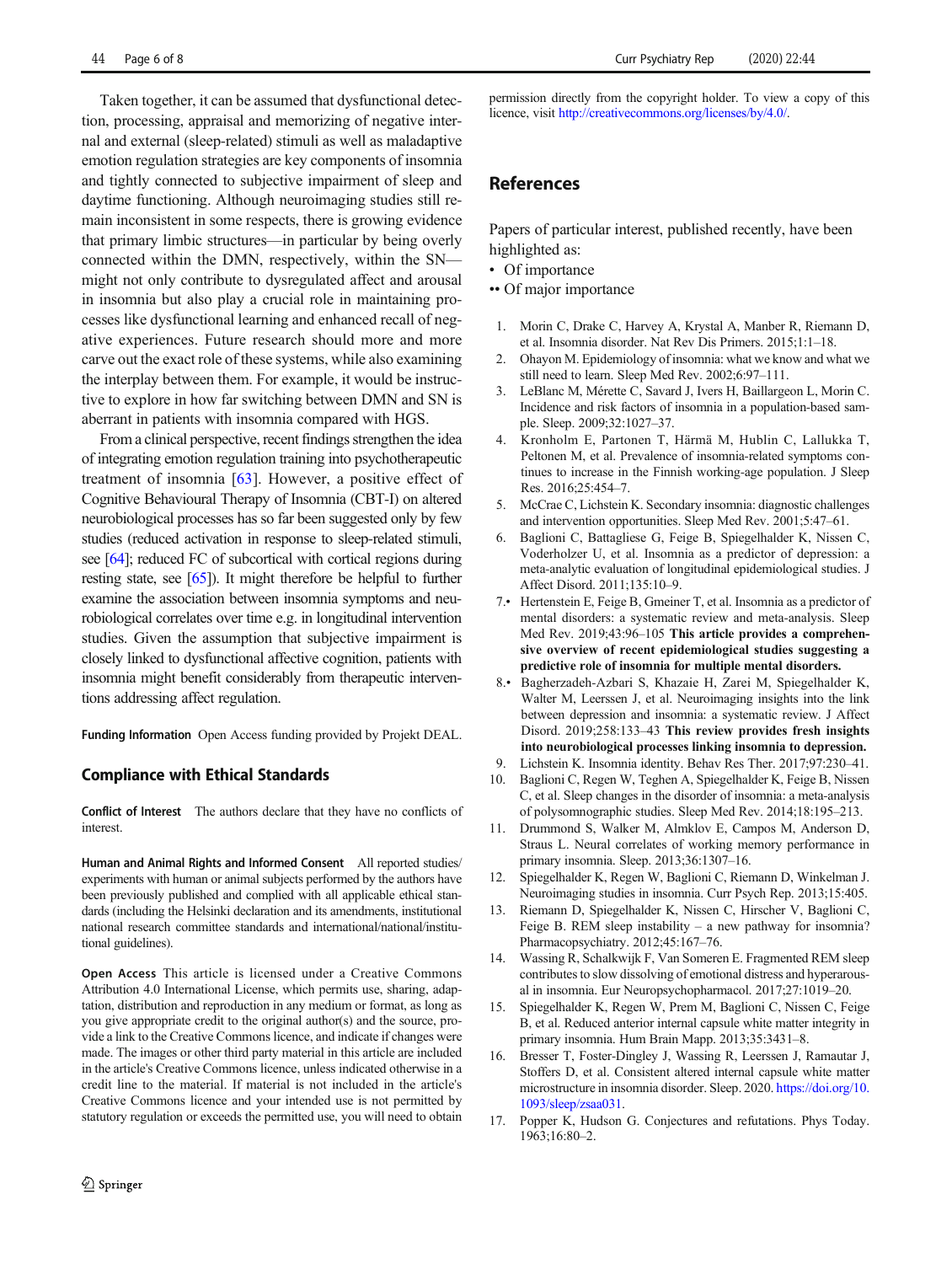- <span id="page-6-0"></span>18. Blanken T, Benjamins J, Borsboom D, et al. Insomnia disorder subtypes derived from life history and traits of affect and personality. Lancet Psychiatry. 2019;6:151–63.
- 19. Benjamins J, Migliorati F, Dekker K, Wassing R, Moens S, Blanken T, et al. Insomnia heterogeneity: characteristics to consider for data-driven multivariate subtyping. Sleep Med Rev. 2017;36: 71–81.
- 20. Vgontzas A, Fernandez-Mendoza J, Liao D, Bixler E. Insomnia with objective short sleep duration: the most biologically severe phenotype of the disorder. Sleep Med Rev. 2013;17:241–54.
- 21. Morin C, Rodrigue S, Ivers H. Role of stress, arousal, and coping skills in primary insomnia. Psychosom Med. 2003;65:259–67.
- 22. Riemann D, Spiegelhalder K, Feige B, Voderholzer U, Berger M, Perlis M, et al. The hyperarousal model of insomnia: a review of the concept and its evidence. Sleep Med Rev. 2010;14:19–31.
- 23.• Kay D, Buysse D. Hyperarousal and beyond: new insights to the pathophysiology of insomnia disorder through functional neuroimaging studies. Brain Sci. 2017;7:23 This article investigates the role of hyperarousal in insomnia from a neuroimaging perspective, pointing out strengths and limitations of the Hyperarousal Theory.
- 24. Tahmasian M, Noori K, Samea F, Zarei M, Spiegelhalder K, Eickhoff S, et al. A lack of consistent brain alterations in insomnia disorder: an activation likelihood estimation meta-analysis. Sleep Med Rev. 2018;42:111–8.
- 25. Zhang J, Lam S, Li S, Ma R, Kong A, Chan M, et al. A communitybased study on the association between insomnia and hypothalamic-pituitary-adrenal axis: sex and pubertal influences. J Clin Endocrinol Metab. 2014;99:2277–87.
- 26. Perlis M, Merica H, Smith M, Giles D. Beta EEG activity and insomnia. Sleep Med Rev. 2001;5:365–76.
- 27. Spiegelhalder K, Fuchs L, Ladwig J, Kyle S, Nissen C, Voderholzer U, et al. Heart rate and heart rate variability in subjectively reported insomnia. J Sleep Res. 2011;20:137–45.
- 28. Joo E, Kim H, Suh S, Hong S. Hippocampal substructural vulnerability to sleep disturbance and cognitive impairment in patients with chronic primary insomnia: magnetic resonance imaging morphometry. Sleep. 2014;37:1189–98.
- Sun J, Liu X, Shen C, Zhang X, Sun G, Feng K, et al. Reduced prefrontal activation during verbal fluency task in chronic insomnia disorder: a multichannel near-infrared spectroscopy study. Neuropsychiat Dis Treat Volume. 2017;13:1723–31.
- 30. Sabatinelli D, Bradley M, Fitzsimmons J, Lang P. Parallel amygdala and inferotemporal activation reflect emotional intensity and fear relevance. NeuroImage. 2005;24:1265–70.
- 31. McGaugh J. The amygdala modulates the consolidation of memories of emotionally arousing experiences. Annu Rev Neurosci. 2004;27:1–28.
- 32. Baglioni C, Spiegelhalder K, Regen W, Feige B, Nissen C, Lombardo C, et al. Insomnia disorder is associated with increased amygdala reactivity to insomnia-related stimuli. Sleep. 2014;37: 1907–17.
- 33. Spiegelhalder K, Baglioni C, Regen W, Kyle S, Nissen C, Hennig J, et al. Brain reactivity and selective attention to sleep-related words in patients with chronic insomnia. Behav Sleep Med. 2016;16:587– 600.
- 34. Gong L, Liao T, Liu D, Luo Q, Xu R, Huang Q, et al. Amygdala changes in chronic insomnia and their association with sleep and anxiety symptoms: insight from shape analysis. Neural Plast. 2019;2019:1–8.
- 35.• Koo D, Shin J, Lim J, Seong J, Joo E. Changes in subcortical shape and cognitive function in patients with chronic insomnia. Sleep Med. 2017;35:23–6. This study provides a good insight into how poor sleep quality, subcortical atrophic changes and cognitive decline are associated in patients with insomnia.
- 36.•• Wassing R, Lakbila-Kamal O, Ramautar J, Stoffers D, Schalkwijk F, Van Someren E. Restless REM sleep impedes overnight amygdala adaptation. Curr Biol. 2019;29:2351–2358.e4 This study nicely demonstrates the temporal dimension of impaired affect in insomnia by testing amygdala reactivity before and after sleep.
- 37. Feige B, Nanovska S, Baglioni C, Bier B, Cabrera L, Diemers S, et al. Insomnia—perchance a dream? Results from a NREM/REM sleep awakening study in good sleepers and patients with insomnia. Sleep. 2018;41. <https://doi.org/10.1093/sleep/zsy032>.
- Kahn M, Sheppes G, Sadeh A. Sleep and emotions: bidirectional links and underlying mechanisms. Int J Psychophysiol. 2013;89: 218–28.
- 39.•• Khazaie H, Veronese M, Noori K, et al. Functional reorganization in obstructive sleep apnoea and insomnia: a systematic review of the resting-state fMRI. Neurosci Biobehav Rev. 2017;77:219–31 This article provides a comprehensive, in-depth review of recent studies examining disorder-specific alterations in neural networks (DMN, SN, CEN) in insomnia.
- 40. Cole D, Smith S, Beckmann C. Advances and pitfalls in the analysis and interpretation of resting-state FMRI data. Front Syst Neurosci. 2010;4:8.
- 41. Tagliazucchi E, Laufs H. Decoding wakefulness levels from typical fMRI resting-state data reveals reliable drifts between wakefulness and sleep. Neuron. 2014;82:695–708.
- 42. Raichle M, MacLeod A, Snyder A, Powers W, Gusnard D, Shulman G. A default mode of brain function. Proc Natl Acad Sci. 2001;98:676–82.
- 43. Laird A, Eickhoff S, Li K, Robin D, Glahn D, Fox P. Investigating the functional heterogeneity of the default mode network using coordinate-based meta-analytic modeling. J Neurosci. 2009;29: 14496–505.
- Servaas M, Riese H, Ormel J, Aleman A. The neural correlates of worry in association with individual differences in neuroticism. Hum Brain Mapp. 2014;35:4303–15.
- 45. Berman M, Peltier S, Nee D, Kross E, Deldin P, Jonides J. Depression, rumination and the default network. Soc Cogn Affect Neurosci. 2010;6:548–55.
- 46. Regen W, Kyle S, Nissen C, Feige B, Baglioni C, Hennig J, et al. Objective sleep disturbances are associated with greater waking resting-state connectivity between the retrosplenial cortex/ hippocampus and various nodes of the default mode network. J Psychiatry Neurosci. 2016;41:295–303.
- 47.•• Leerssen J, Wassing R, Ramautar J, Stoffers D, Lakbila-Kamal O, Perrier J, et al. Increased hippocampal-prefrontal functional connectivity in insomnia. Neurobiol Learn Mem. 2019;160:144–50 This study nicely demonstrates the association between alterations in the DMN and impaired sleep with a large sample size. Moreover, the central role of the hippocampus is highlighted.
- 48. Aldao A, Nolen-Hoeksema S, Schweizer S. Emotion-regulation strategies across psychopathology: a meta-analytic review. Clin Psychol Rev. 2010;30:217–37.
- 49. Freton M, Lemogne C, Delaveau P, Guionnet S, Wright E, Wiernik E, et al. The dark side of self-focus: brain activity during self-focus in low and high brooders. Soc Cogn Affect Neurosci. 2013;9:1808–13.
- 50. Lois G, Wessa M. Differential association of default mode network connectivity and rumination in healthy individuals and remitted MDD patients. Soc Cogn Affect Neurosci. 2016;11:1792–801.
- 51. Carney C, Harris A, Moss T, Edinger J. Distinguishing rumination from worry in clinical insomnia. Behav Res Ther. 2010;48:540–6.
- 52. Huijbers W, Pennartz C, Cabeza R, Daselaar S. The hippocampus is coupled with the default network during memory retrieval but not during memory encoding. PLoS One. 2011;6:e17463.
- 53. Phelps E. Human emotion and memory: interactions of the amygdala and hippocampal complex. Curr Opin Neurobiol. 2004;14: 198–202.